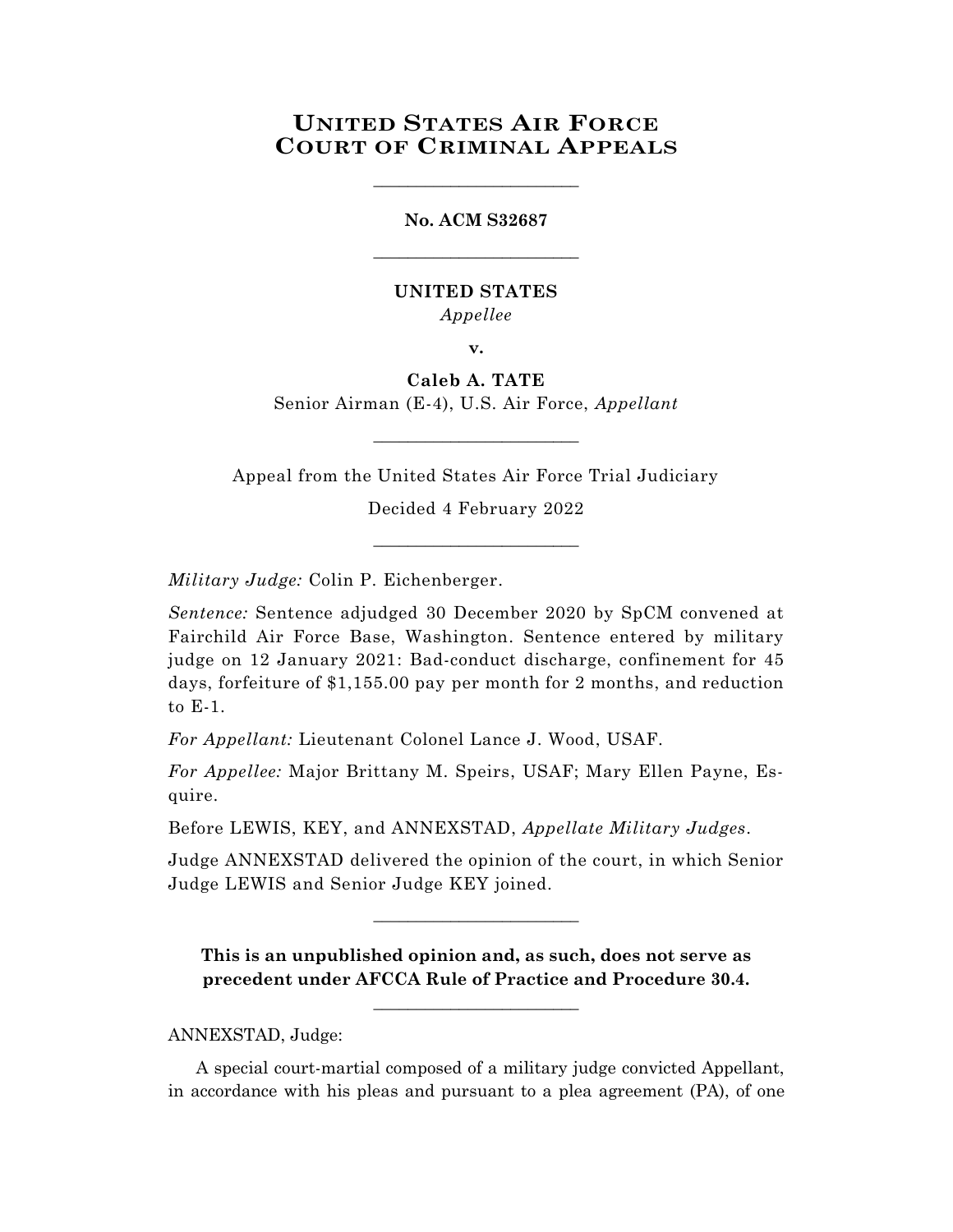#### *United States v. Tate*, No. ACM S32687

specification of attempted possession of 3,4-methylenedioxymethamphetamine, one specification of dereliction of duty on divers occasions, one specification of wrongful use of a controlled substance (Adderall) on divers occasions, and three specifications of wrongful use of a controlled substance (lysergic acid diethylamide, 3,4-methylenedioxymethamphetamine, and psilocybin) in violation of Articles 80, 92, and 112a, Uniform Code of Military Justice (UCMJ), 10 U.S.C. §§ 880, 892, and 912a.<sup>1,2</sup> The military judge sentenced Appellant to a bad-conduct discharge, 45 days of confinement, forfeiture of \$1,155.00 pay per month for two months, and reduction to the grade of E-1.<sup>3</sup>

Appellant raises a single issue before this court: whether the military judge abused his discretion when he denied Appellant's motion to dismiss based on outrageous government conduct which occurred during the seizure and search of Appellant's phone.

Finding no error materially prejudicial to a substantial right of Appellant, we affirm the findings and sentence.

#### **I. BACKGROUND**

In 2019, the Air Force Office of Special Investigations (AFOSI) at Fairchild Air Force Base (AFB), Washington, began investigating a group of Airmen for illegal drug activity. The group, which included Appellant and three other Air Force members, referred to themselves as the "Line Men," because they all worked on the flight line and were members of the same maintenance squadron.

On 2 October 2019, AFOSI agents attempted to interview Appellant about his involvement in the illegal drug activity. Following a rights advisement, Appellant unequivocally invoked his right to counsel. AFOSI agents subsequently informed Appellant of their authorization to seize and search his cell phone. The interviewing agents then offered Appellant the "opportunity" to collect any phone numbers he needed from his phone and informed him that he would not have access to his cell phone for an extended period of time once it was seized. After Appellant wrote down some phone numbers, AFOSI agents seized Appellant's phone and continued to touch and swipe the screen in order to delay the

l

<sup>&</sup>lt;sup>1</sup> All of the offenses were committed in 2019; therefore, all references to the UCMJ are to the *Manual for Courts-Martial*, *United States* (2019 ed.).

<sup>2</sup> In accordance with the plea agreement (PA), Appellant conditionally pleaded guilty to all charges and specifications, preserving for appellate review the issue of whether the case should be dismissed for outrageous government conduct.

<sup>&</sup>lt;sup>3</sup> The adjudged sentence complied with the sentence limitations as detailed in the PA.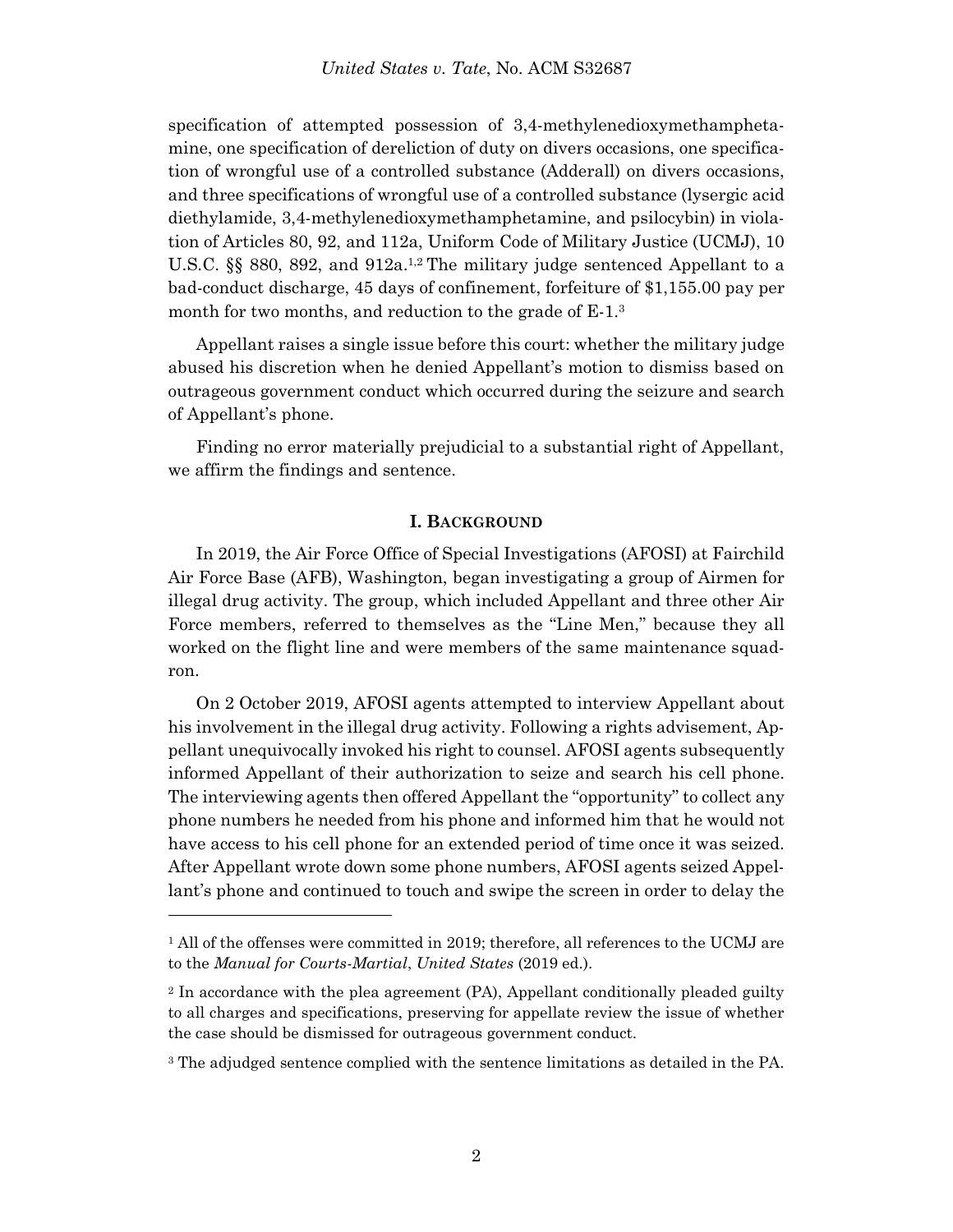auto-locking mechanism and ensure the phone remained unlocked. AFOSI agents then began to search the phone and make a record of incriminating evidence found on the phone.

Prior to trial, two motions were litigated. In the first motion, Appellant moved to suppress the results of the search of his phone. <sup>4</sup> In the second motion, Appellant moved to dismiss all charges and specifications for Fifth Amendment<sup>5</sup> due process violations based on outrageous government conduct during the seizure and search of his phone. During the motions hearing and in support of both motions, Appellant called five witnesses, all of whom were special agents. The five witnesses included (1) two agents assigned at the detachment at Fairchild AFB who interviewed Appellant, Special Agents (SA) JC and CW; (2) the Director of Criminal Investigations for the Third Field Region, SA LR; and (3) two additional agents who interviewed other suspects and potential witnesses.

Both SA JC and SA CW testified that they believed they could offer Appellant the opportunity to unlock his phone and gather contact information as a technique to gain access to Appellant's phone. Specifically, SA JC testified that this technique was discussed with both the local legal office and AFOSI headquarters as a tool agents could use to gain access to the phone. He further stated that he believed this technique was not proscribed by law, but instead was a creative and new technique that could be legally implemented. SA CW testified that although he was not part of the discussions, he was aware that the technique was discussed among the local AFOSI detachment, the regional AFOSI office, and the local legal office. SA LR testified that "it was a very high level conversation of what options might be available to conduct a search and seizure" of a cell phone based on a search authorization. SA LR also testified that he advised the Fairchild AFOSI detachment about this technique and recommended they discuss it with the local legal office to ensure it complied with the current state of the law.

On 28 September 2020, the military judge ruled in favor of Appellant's first motion and suppressed the contents of the search of Appellant's phone and all derivative evidence. The same day, the military judge denied Appellant's motion to dismiss all charges and specifications, as is discussed further in this opinion. Two days later, on 30 December 2020, Appellant entered a conditional

l

<sup>4</sup> Appellant did not communicate his passcode to the agents, he entered it in the phone himself and then the agents seized the phone before it could lock. The fact that Appellant unlocked his phone upon the suggestion of investigators after invoking his right to counsel formed the basis of his motion to suppress.

<sup>5</sup> U.S. CONST. amend. V.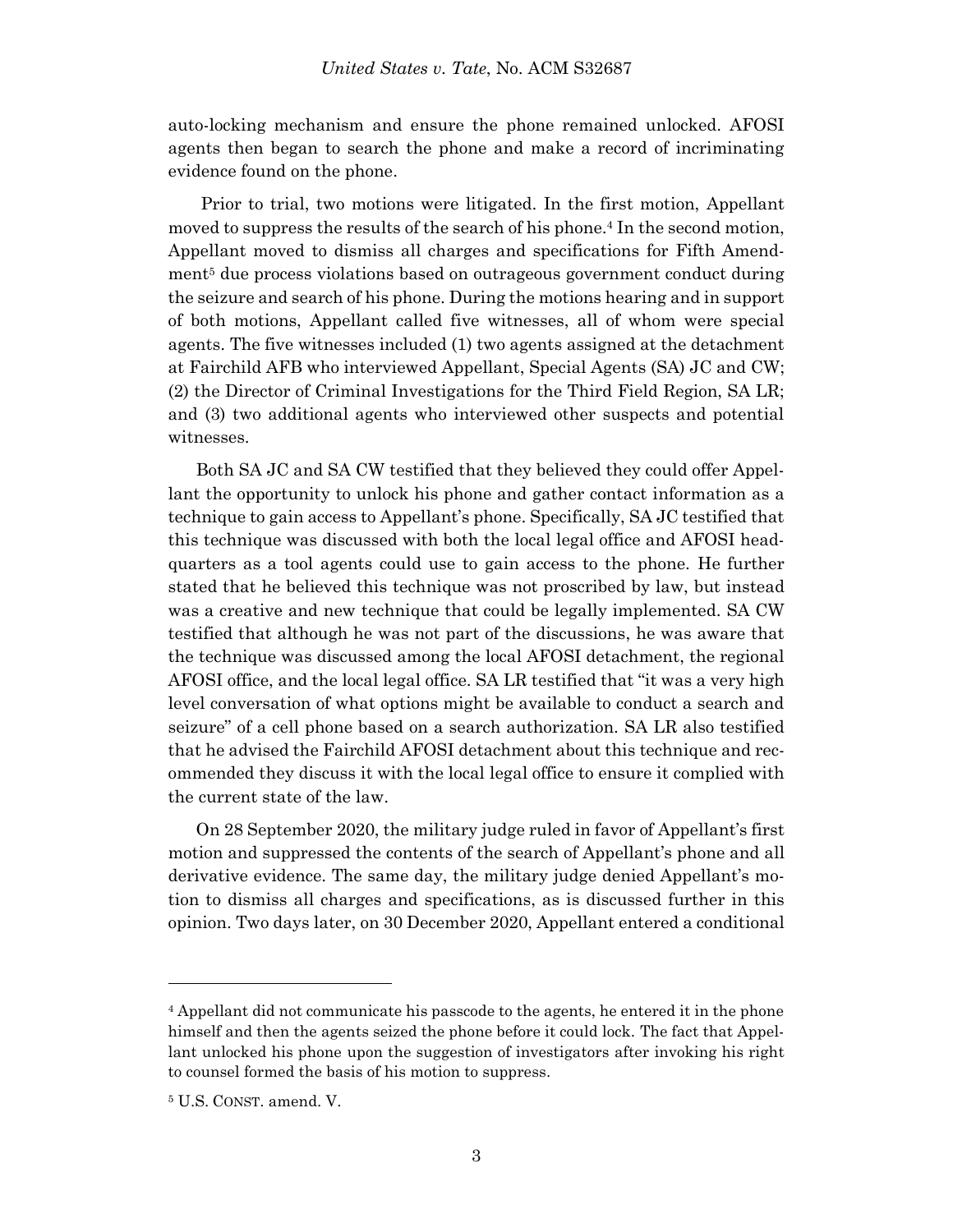guilty plea to all charges and specifications and pursuant to the PA, specifically preserved the motion to dismiss for appellate review.

#### **II. DISCUSSION**

Appellant contends the military judge abused his discretion when he denied his motion to dismiss the charges and specifications based on outrageous government conduct. Specifically, Appellant argues that AFOSI agents intentionally violated his Fifth Amendment rights by using preplanned techniques to gain access to his locked phone. He contends that the Government's conduct was outrageous because he was "both coerced and pressured to waive his constitutional rights to unlock his phone" when he was asked by the AFOSI agents if he wanted to retrieve contact information from his phone because he would likely not have access to the phone for "six to nine months." He further argues that the Government's conduct violated "fundamental fairness" and was "shocking to the universal sense of justice." As a remedy, Appellant argues that this court should dismiss all charges and specifications against Appellant. We disagree.

#### **A. Additional Background**

In his ruling on the motion to dismiss all charges and specifications, the military judge found that AFOSI agents scheduled interviews with all the "Line Men"—including Appellant—on 2 October 2019, and that prior to those interviews AFOSI agents had obtained authorization to search and seize each suspect's cellular phone. The military judge concluded:

The agents were generally aware of the holdings in *United States v. Mitchell,* 76 M.J. 413 (C.A.A.F. 2017) and *United States v. Robinson,* 77 M.J. 303 (C.A.A.F. 2018), which together held that if a phone is seized pursuant to a search authorization after the suspect has requested counsel, the [G]overnment may not request or require that suspect provide their phone's passcode.

 The military judge further found that in an effort to get around the potential legal barriers imposed by the holdings in *Mitchell* and *Robinson*, the AFOSI agents had developed a plan through a series of discussions among the Fairchild AFB AFOSI detachment, the servicing AFOSI regional office, and the local office of the staff judge advocate. He explained in his ruling that the plan generally called for AFOSI agents to attempt to interview suspects individually and to inform them that they had authorization to seize and search the suspect's phone if the suspect invoked his right to counsel. Next, the agents would tell the suspect that AFOSI might have their phone for an extended period of time and would offer the suspect an opportunity to retrieve any needed phone numbers from the phone. The agents would require the suspect to keep the phone on the table, visible to the agents, and would retrieve the phone prior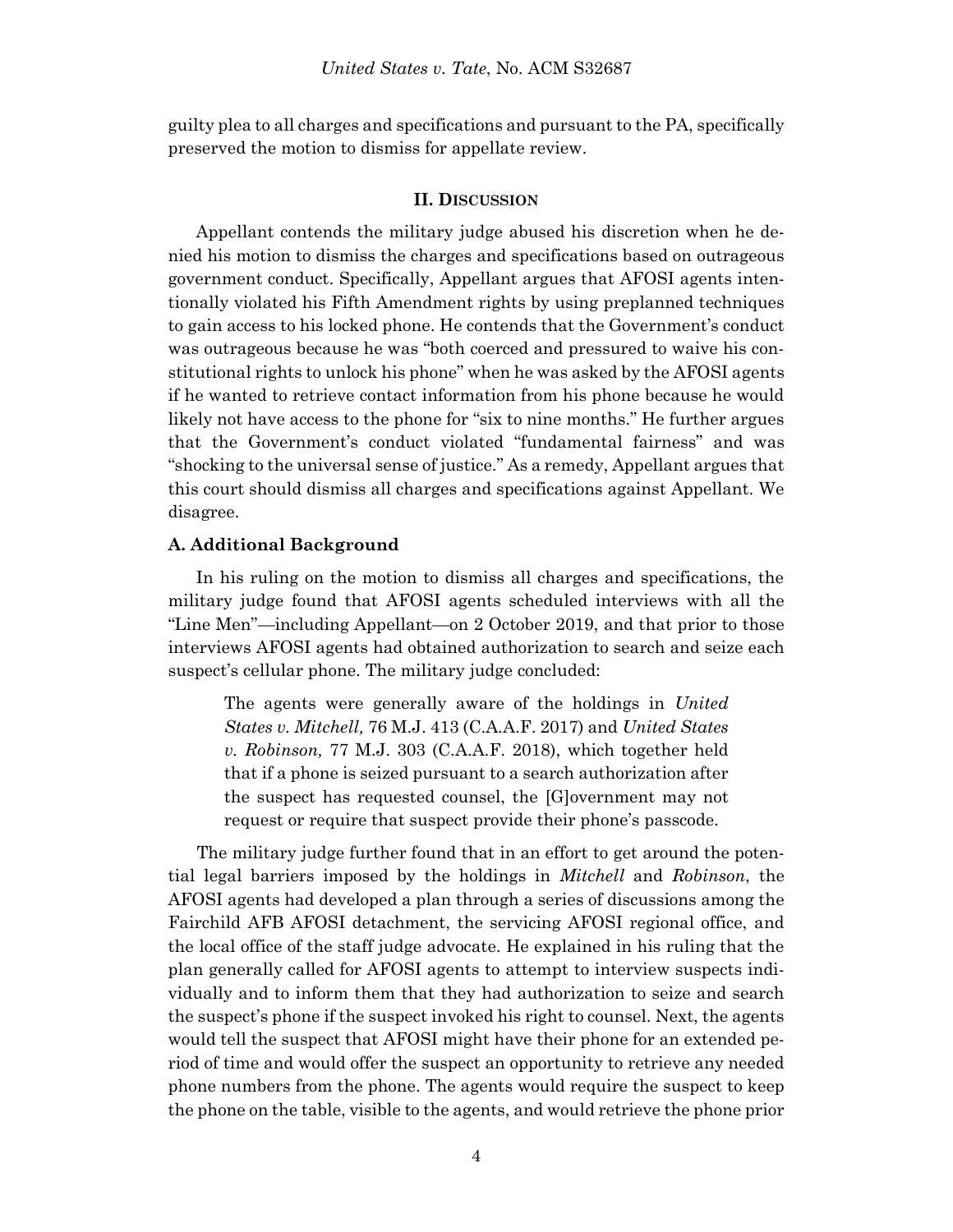to the suspect having the opportunity to lock it again. The military judge found that this tactic was used on Appellant and that none of the AFOSI agents thought the technique was illegal.

 The military judge concluded the evidence showed "that AFOSI attempted to develop a novel investigative technique, which involved some level of trickery or deception, in order to gain access to" Appellant's phone. He also found that the "technique was only carried out after the agents received clearance from both their regional leadership and the servicing legal office." The military judge explained that although he found the investigative technique—as employed in this case—violated Appellant's Fifth Amendment rights, the agents "still exercised a reasonable amount of diligence developing the plan, did not intentionally commit any misconduct, and ultimately arrived at the plan through a mistaken interpretation of the law." He also found that "the [G]overnment's conduct was not outrageous, fundamentally unfair, nor shocking to the universal sense of justice such that it violated [Appellant's] due process rights."

### **B. Law**

We review a military judge's ruling on a motion to dismiss for an abuse of discretion. *United States v. Douglas*, No. ACM 38935, 2017 CCA LEXIS 407, at \*19 (A.F. Ct. Crim. App. 15 Jun. 2017) (unpub. op.) (citing *United States v. Gore*, 60 M.J. 178, 187 (C.A.A.F. 2004)). "An abuse of discretion occurs when a court's findings of fact are clearly erroneous or the decision is influenced by an erroneous view of the law." *Id*. (citing *United States v. Lubich*, 72 M.J. 170, 173 (C.A.A.F. 2013)). "The abuse of discretion standard is a strict one, calling for more than a mere difference of opinion. The challenged action must be arbitrary, fanciful, clearly unreasonable, or clearly erroneous." *United States v. Lloyd*, 69 M.J. 95, 99 (C.A.A.F. 2010) (internal quotations and citations omitted).

Issues of whether an appellant's due process rights were violated are questions of law that this court reviews de novo. *United States v. Berkhimer*, 72 M.J. 676, 680 (A.F. Ct. Crim. App. 2013) (citing *United States v. Lewis,* 69 M.J. 378, 383 (C.A.A.F. 2011)). In doing so, we will give "substantial deference to the military judge's findings of fact and will not overturn them unless they are clearly erroneous." *Id.* (citing *United States v. King,* 61 M.J. 225, 227 (C.A.A.F. 2005)).

Outrageous government conduct occurs when the behavior of "law enforcement agents is so outrageous that due process principles would absolutely bar the [G]overnment from invoking judicial process to obtain a conviction . . . violating fundamental fairness, shocking the universal sense of justice mandated by the Due Process Clause of the Fifth Amendment." *Id.* at 679–80 (quoting *United States v. Russell*, 411 U.S. 423, 431–32 (1973)). Such a situation has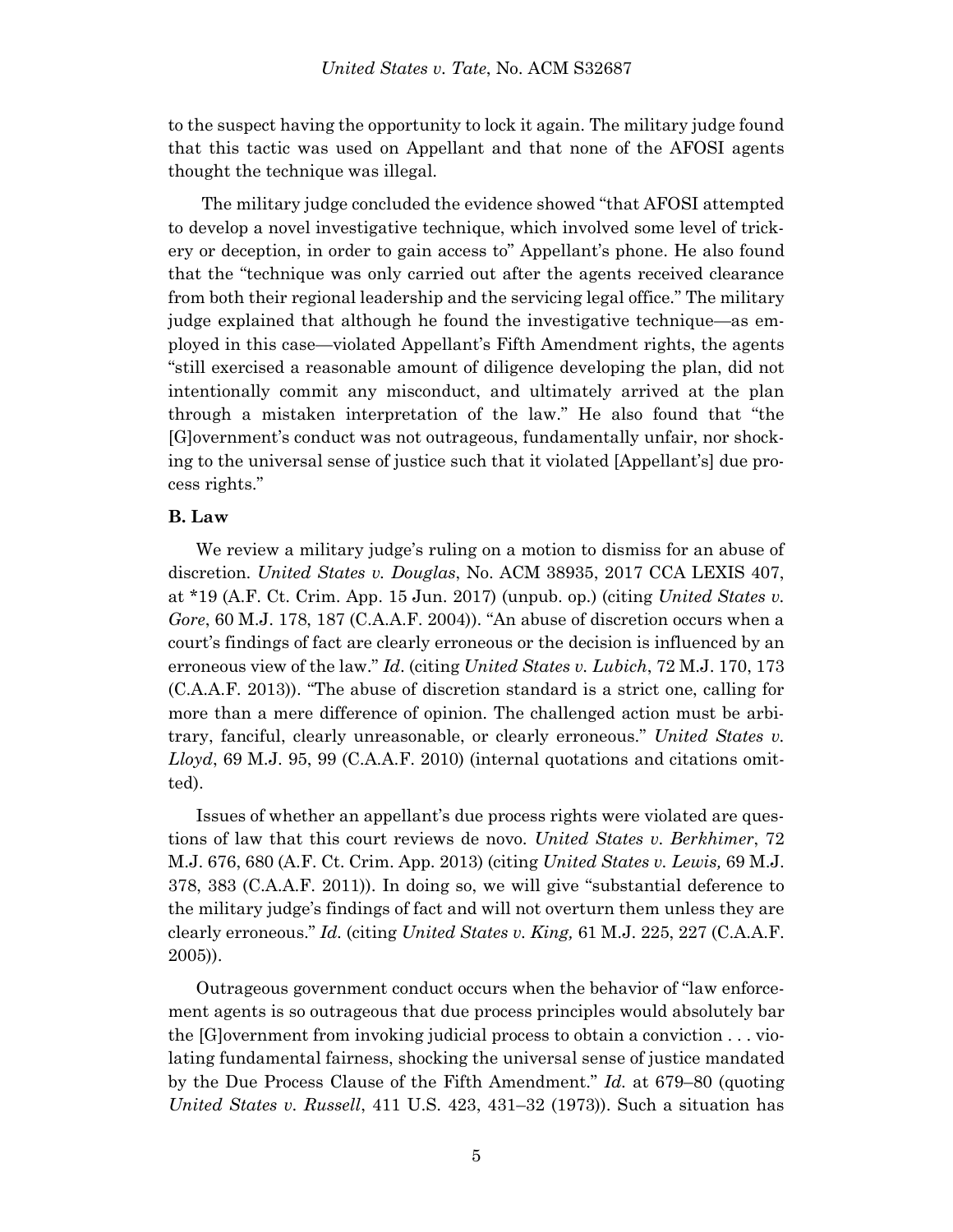been defined as a "unique, peculiar situation where the conduct of the government agents reaches the point of shocking the judicial conscience." *United States v. Vanzandt*, 14 M.J. 332, 342 (C.M.A. 1982).

"To meet the threshold standard of being fundamentally unfair or shocking, the accused must generally show the [G]overnment acted with coercion, violence or brutality to the person." *Berkhimer*, 72 M.J. at 680 (citing *United States v. Patterson,* 25 M.J. 650, 651 (A.F.C.M.R. 1987)). "We use the totality of the circumstances to determine whether the conduct of government agents reaches that level of outrageousness which would warrant a dismissal of charges." *United States v. Lawson*, No. ACM 32303 (f rev), 1998 CCA LEXIS 283, at \*6 (A.F. Ct. Crim. App. 10 Jun. 1998) (unpub. op.) (citing *United States v. Bell*, 38 M.J. 358, 373 (C.M.A. 1993)) (citations omitted).

Our superior court has "long held that dismissal is a drastic remedy and courts must look to see whether alternative remedies are available." *Gore*, 60 M.J. at 187 (citations omitted). "When an error can be rendered harmless, dismissal is not an appropriate remedy." *Id.* (citations omitted)*.* As it explained further, "[D]ismissal of charges is appropriate when an accused would be prejudiced or no useful purpose would be served by continuing the proceedings." *Id*. (citations omitted).

#### **C. Analysis**

l

We have carefully reviewed the evidence of record and the military judge's extensive and deliberate findings of fact and conclusions of law. We begin our analysis by noting that Appellant does not argue on appeal that any of the military judge's findings of fact were clearly erroneous. We also find that the military judge's findings were adequately supported by the record and the testimony of the five witnesses called by Appellant in the motions hearing, and we now adopt them as our own. Furthermore, we find that the military judge correctly understood the law and that his application of the law to the facts of this case was not "outside the range of reasonable choices." *United States v. Criswell,* 78 M.J. 136, 144 (C.A.A.F. 2018) (citations omitted).

On this latter point, we agree with the military judge that these allegations, under the totality of the circumstances, fall short of the level of outrageousness contemplated by our superior court, and do not rise to the point of shocking the judicial conscience. *See Vanzandt*, 14 M.J. at 342. As the military judge found, and the evidence supports, AFOSI acted with reasonable diligence to carry out a novel investigative technique that was only later determined by the military judge to violate Appellant's Fifth Amendment rights.<sup>6</sup> We are not persuaded

<sup>6</sup> We do not need to discuss the military judge's ruling on the motion to suppress in order to determine whether the Government's conduct was outrageous.